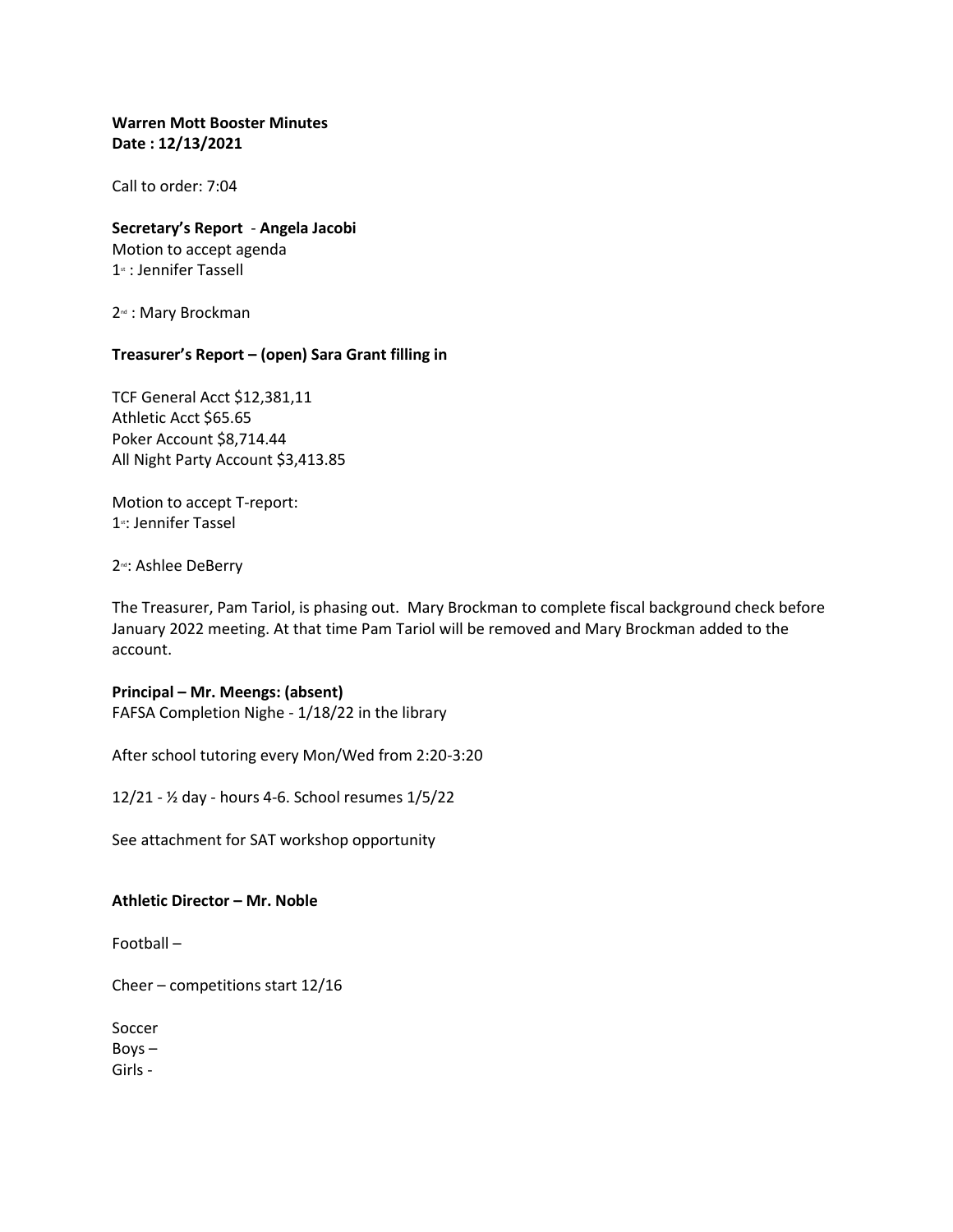Basketball – Boys - Girls - Hoping to start games Friday due to covid outbreak

Wrestling –

Bowling –

Swim - Boys - Girls - **Old Business**

Discussion for request for approval for adding \$9205.00 to the budget to cover additional cost of next year's expenses Hoco 2021 - we had \$400 set aside and spent more due to food restrictions/ individually packaged foods due to covid Support request approval for yoga mats for the physical education program Approval for \$1,000 to be moved into the budget for All Night Party

**President's Report** (OPEN) **New Business: N/A**

**Scholarships:** Veramay - spring Krall

**Support Requests: N/A**

**End of the Year Banquet Requests:**

**Other:**

N/A

**VP Athletics –: Mary Brockman**

**VP Communications – Jill Spangler**

Check the weekly eblast

If you have anything that needs to be added to the page – email wmbooster@gmail.com

**VP Fundraising – Ashlee DeBerry**